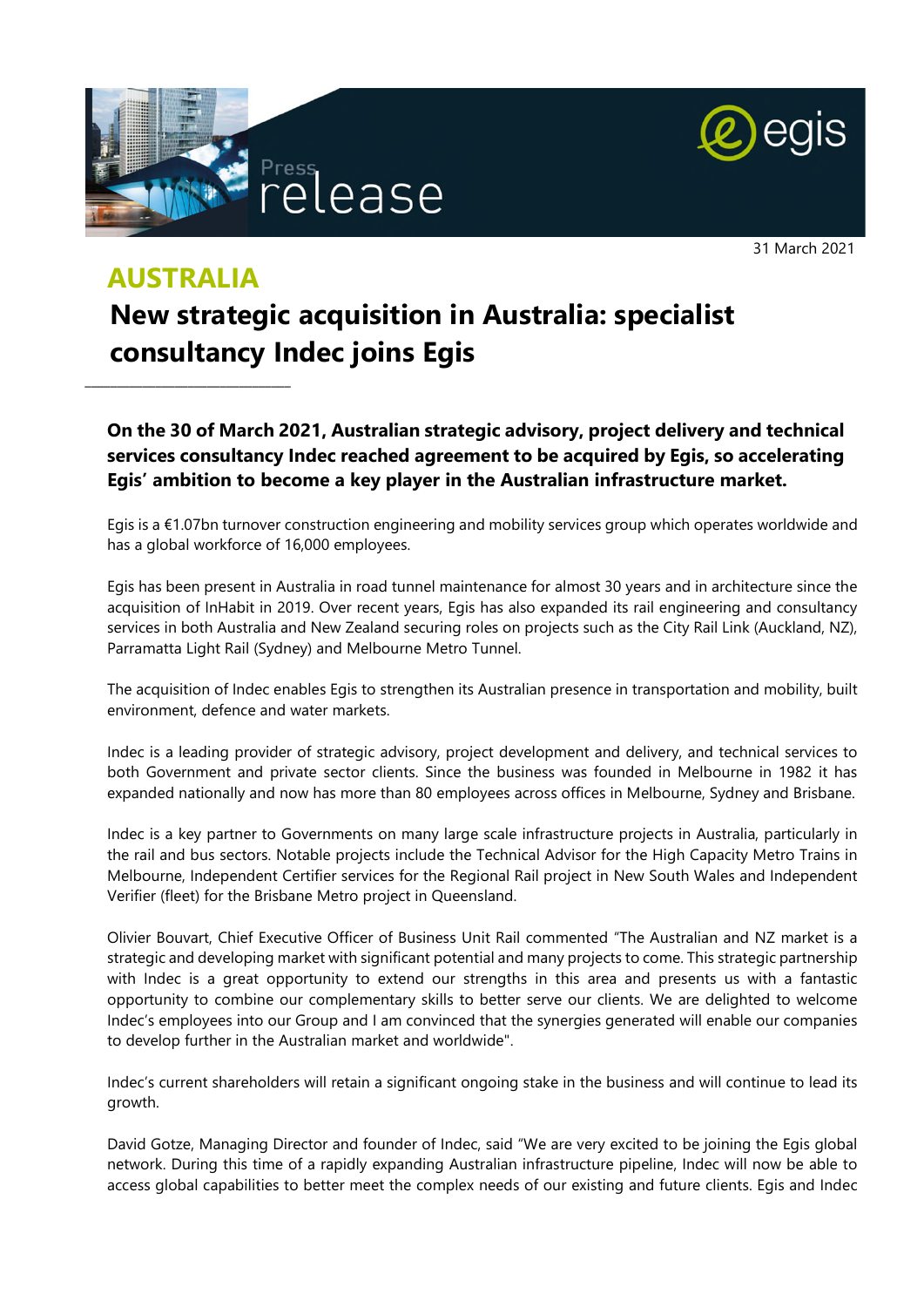share a common vision for the future growth of the business in the Australian market and the opportunites that such growth will provide for our staff".

London-based corporate finance firm, Nash & Co, advised Egis on the transaction.

## **About INDEC**



\_\_\_\_\_\_\_\_\_\_\_\_\_\_\_\_\_\_\_\_\_\_\_\_\_\_\_\_\_\_\_\_

Indec provides a diverse range of innovative advisory services that have enabled Government organisations, companies and project teams to reach and exceed their goals. Since 1982, Indec has been assisting clients to develop and deliver highly complex programs and projects – from Indec's first major assignment in support of the local manufacturing of the F/A-18 Hornet fighter jets to recently quiding the operational readiness of Australia's first fully

automated metro rail system in Sydney.

Today, Indec's range of work includes rapid strategic and operational reviews to large programs of work such as program managing over 2,000 Victorian school projects and providing technical and commercial services for major fleet procurement programs for the Melbourne, Sydney and Brisbane public transport networks. Indec employs more than 80 employees and is headquarted in Melbourne, with growing offices in Sydney and Brisbane. *<https://indec.com.au/>*

### **About the Egis group**

\_\_\_\_\_\_\_\_\_\_\_\_\_\_\_\_\_\_\_\_\_\_\_\_\_\_\_\_\_\_\_\_



A major international group in the construction engineering and mobility services sectors, Egis creates and operates intelligent infrastructure and buildings capable of responding to the climate emergency and addressing the major challenges of our time by helping to achieve more balanced, sustainable and resilient territorial development.

A 75%-owned subsidiary of Caisse des Dépôts, with the remaining 25% held by partner executives and employees, Egis places its multiple fields of expertise at the disposal of the community and makes cuttingedge innovation accessible to all projects throughout their lifecycle: consulting, engineering, operation. Through its wide-ranging fields of activity, Egis is a central player in the collective organisation of society and the living environment of its inhabitants all over the world.

**€1.07 bn** turnover in 2020 **16,000** employees

\_\_\_\_\_\_\_\_\_\_\_\_\_\_\_\_\_\_\_\_\_\_\_\_\_\_\_\_\_\_\_\_

#### **Press contacts**

*In France :* 

**Isabelle Bourguet Mayrand** 

Chief Public Affairs and Corporate Communication Officer Tel.: +33 (0)1 39 41 44 17 / +33 (0)6 17 10 29 70 *[Isabelle.BOURGUET-MAYRAND@egis.fr](mailto:Isabelle.BOURGUET-MAYRAND@egis.fr)*

#### **Sabine Mendy**

Deputy Communications Director Tel.: +33 (0)1 39 41 43 05 / +33 (0)6 25 33 02 64 *[sabine.mendy@egis.fr](mailto:sabine.mendy@egis.fr)*